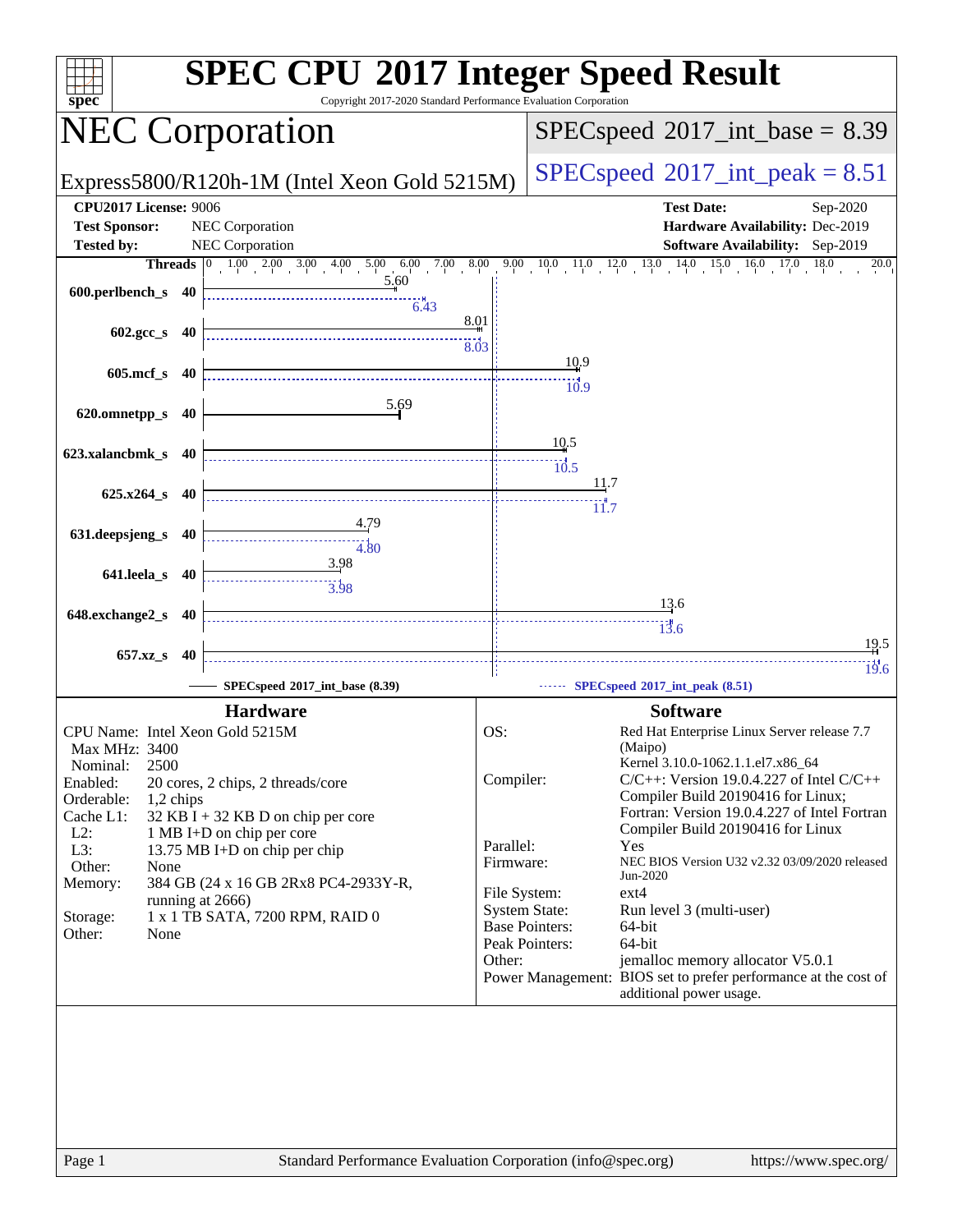

Copyright 2017-2020 Standard Performance Evaluation Corporation

# NEC Corporation

Express5800/R120h-1M (Intel Xeon Gold 5215M)  $\big|$  [SPECspeed](http://www.spec.org/auto/cpu2017/Docs/result-fields.html#SPECspeed2017intpeak)®[2017\\_int\\_peak = 8](http://www.spec.org/auto/cpu2017/Docs/result-fields.html#SPECspeed2017intpeak).51

 $SPECspeed^{\circledcirc}2017\_int\_base = 8.39$  $SPECspeed^{\circledcirc}2017\_int\_base = 8.39$ 

**[Test Sponsor:](http://www.spec.org/auto/cpu2017/Docs/result-fields.html#TestSponsor)** NEC Corporation **[Hardware Availability:](http://www.spec.org/auto/cpu2017/Docs/result-fields.html#HardwareAvailability)** Dec-2019

**[CPU2017 License:](http://www.spec.org/auto/cpu2017/Docs/result-fields.html#CPU2017License)** 9006 **[Test Date:](http://www.spec.org/auto/cpu2017/Docs/result-fields.html#TestDate)** Sep-2020 **[Tested by:](http://www.spec.org/auto/cpu2017/Docs/result-fields.html#Testedby)** NEC Corporation **[Software Availability:](http://www.spec.org/auto/cpu2017/Docs/result-fields.html#SoftwareAvailability)** Sep-2019

#### **[Results Table](http://www.spec.org/auto/cpu2017/Docs/result-fields.html#ResultsTable)**

|                               |                |                |       | <b>Base</b>    |       |                |       |                | <b>Peak</b>    |              |                |              |                |              |
|-------------------------------|----------------|----------------|-------|----------------|-------|----------------|-------|----------------|----------------|--------------|----------------|--------------|----------------|--------------|
| <b>Benchmark</b>              | <b>Threads</b> | <b>Seconds</b> | Ratio | <b>Seconds</b> | Ratio | <b>Seconds</b> | Ratio | <b>Threads</b> | <b>Seconds</b> | <b>Ratio</b> | <b>Seconds</b> | <b>Ratio</b> | <b>Seconds</b> | <b>Ratio</b> |
| $600.$ perlbench $\mathsf{S}$ | 40             | 320            | 5.54  | 317            | 5.61  | 317            | 5.60  | 40             | 276            | 6.43         | 276            | 6.43         | 279            | 6.36         |
| $602.\text{gcc}\_\text{s}$    | 40             | 497            | 8.01  | 501            | 7.95  | 493            | 8.08  | 40             | 496            | 8.03         | 496            | 8.03         | 495            | 8.04         |
| $605$ .mcf s                  | 40             | 437            | 10.8  | 435            | 10.9  | 433            | 10.9  | 40             | 433            | 10.9         | 434            | 10.9         | 434            | 10.9         |
| 620.omnetpp_s                 | 40             | 285            | 5.72  | 287            | 5.69  | 287            | 5.68  | 40             | 285            | 5.72         | 287            | 5.69         | 287            | 5.68         |
| 623.xalancbmk s               | 40             | 136            | 10.4  | 135            | 10.5  | 135            | 10.5  | 40             | 135            | 10.5         | 134            | 10.5         | 135            | 10.5         |
| 625.x264 s                    | 40             | 151            | 11.7  | 151            | 11.7  | 151            | 11.7  | 40             | 151            | 11.7         | 151            | 11.7         | 151            | 11.6         |
| 631.deepsjeng_s               | 40             | 299            | 4.80  | 299            | 4.79  | 299            | 4.79  | 40             | 299            | 4.80         | 299            | 4.79         | 299            | 4.80         |
| 641.leela s                   | 40             | 429            | 3.98  | 428            | 3.98  | 428            | 3.99  | 40             | 428            | 3.99         | 428            | 3.98         | 428            | 3.98         |
| 648.exchange2_s               | 40             | 216            | 13.6  | 216            | 13.6  | 216            | 13.6  | 40             | 216            | 13.6         | 217            | <b>13.6</b>  | 217            | 13.5         |
| $657.xz$ <sub>S</sub>         | 40             | 316            | 19.5  | 318            | 19.4  | 316            | 19.6  | 40             | 317            | 19.5         | <b>316</b>     | <b>19.6</b>  | 315            | 19.6         |
| $SPECspeed*2017$ int base =   |                |                | 8.39  |                |       |                |       |                |                |              |                |              |                |              |

**[SPECspeed](http://www.spec.org/auto/cpu2017/Docs/result-fields.html#SPECspeed2017intpeak)[2017\\_int\\_peak =](http://www.spec.org/auto/cpu2017/Docs/result-fields.html#SPECspeed2017intpeak) 8.51**

Results appear in the [order in which they were run.](http://www.spec.org/auto/cpu2017/Docs/result-fields.html#RunOrder) Bold underlined text [indicates a median measurement](http://www.spec.org/auto/cpu2017/Docs/result-fields.html#Median).

#### **[Operating System Notes](http://www.spec.org/auto/cpu2017/Docs/result-fields.html#OperatingSystemNotes)**

Stack size set to unlimited using "ulimit -s unlimited"

#### **[Environment Variables Notes](http://www.spec.org/auto/cpu2017/Docs/result-fields.html#EnvironmentVariablesNotes)**

Environment variables set by runcpu before the start of the run: KMP\_AFFINITY = "granularity=fine,scatter" LD\_LIBRARY\_PATH = "/home/cpu2017/lib/intel64:/home/cpu2017/je5.0.1-64" OMP\_STACKSIZE = "192M"

#### **[General Notes](http://www.spec.org/auto/cpu2017/Docs/result-fields.html#GeneralNotes)**

 Binaries compiled on a system with 1x Intel Core i9-7900X CPU + 32GB RAM memory using Redhat Enterprise Linux 7.5 Transparent Huge Pages enabled by default Prior to runcpu invocation Filesystem page cache synced and cleared with: sync; echo 3 > /proc/sys/vm/drop\_caches

 NA: The test sponsor attests, as of date of publication, that CVE-2017-5754 (Meltdown) is mitigated in the system as tested and documented. Yes: The test sponsor attests, as of date of publication, that CVE-2017-5753 (Spectre variant 1) is mitigated in the system as tested and documented. Yes: The test sponsor attests, as of date of publication, that CVE-2017-5715 (Spectre variant 2) is mitigated in the system as tested and documented.

This benchmark result is intended to provide perspective on

| Page 2 | Standard Performance Evaluation Corporation (info@spec.org) | https://www.spec.org/ |
|--------|-------------------------------------------------------------|-----------------------|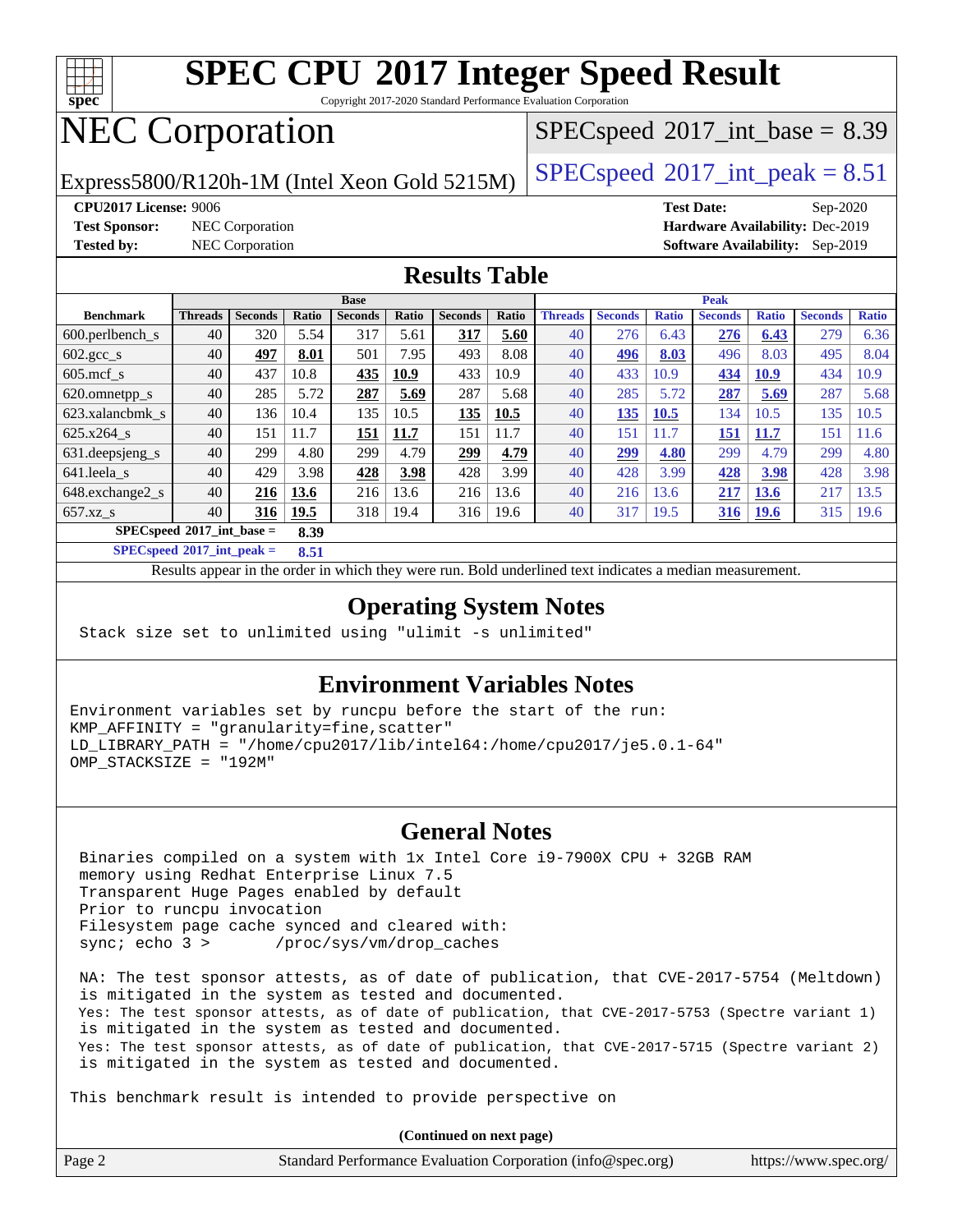

Copyright 2017-2020 Standard Performance Evaluation Corporation

# NEC Corporation

 $SPECspeed^{\circ}2017\_int\_base = 8.39$  $SPECspeed^{\circ}2017\_int\_base = 8.39$ 

Express5800/R120h-1M (Intel Xeon Gold 5215M)  $\big|$  [SPECspeed](http://www.spec.org/auto/cpu2017/Docs/result-fields.html#SPECspeed2017intpeak)®[2017\\_int\\_peak = 8](http://www.spec.org/auto/cpu2017/Docs/result-fields.html#SPECspeed2017intpeak).51

**[Test Sponsor:](http://www.spec.org/auto/cpu2017/Docs/result-fields.html#TestSponsor)** NEC Corporation **[Hardware Availability:](http://www.spec.org/auto/cpu2017/Docs/result-fields.html#HardwareAvailability)** Dec-2019

**[CPU2017 License:](http://www.spec.org/auto/cpu2017/Docs/result-fields.html#CPU2017License)** 9006 **[Test Date:](http://www.spec.org/auto/cpu2017/Docs/result-fields.html#TestDate)** Sep-2020 **[Tested by:](http://www.spec.org/auto/cpu2017/Docs/result-fields.html#Testedby)** NEC Corporation **[Software Availability:](http://www.spec.org/auto/cpu2017/Docs/result-fields.html#SoftwareAvailability)** Sep-2019

#### **[General Notes \(Continued\)](http://www.spec.org/auto/cpu2017/Docs/result-fields.html#GeneralNotes)**

past performance using the historical hardware and/or software described on this result page.

The system as described on this result page was formerly generally available. At the time of this publication, it may not be shipping, and/or may not be supported, and/or may fail to meet other tests of General Availability described in the SPEC OSG Policy document, <http://www.spec.org/osg/policy.html>

This measured result may not be representative of the result that would be measured were this benchmark run with hardware and software available as of the publication date.

 jemalloc, a general purpose malloc implementation built with the RedHat Enterprise 7.5, and the system compiler gcc 4.8.5 sources available from jemalloc.net or <https://github.com/jemalloc/jemalloc/releases>

#### **[Platform Notes](http://www.spec.org/auto/cpu2017/Docs/result-fields.html#PlatformNotes)**

 BIOS Settings: Thermal Configuration: Maximum Cooling Workload Profile: General Peak Frequency Compute Memory Patrol Scrubbing: Disabled LLC Dead Line Allocation: Disabled LLC Prefetch: Enabled Enhanced Processor Performance: Enabled Workload Profile: Custom Advanced Memory Protection: Advanced ECC Support NUMA Group Size Optimization: Flat Sysinfo program /home/cpu2017/bin/sysinfo Rev: r6365 of 2019-08-21 295195f888a3d7edb1e6e46a485a0011 running on r120h1m Sat Sep 19 18:58:43 2020 SUT (System Under Test) info as seen by some common utilities. For more information on this section, see <https://www.spec.org/cpu2017/Docs/config.html#sysinfo> From /proc/cpuinfo model name : Intel(R) Xeon(R) Gold 5215M CPU @ 2.50GHz 2 "physical id"s (chips) 40 "processors" cores, siblings (Caution: counting these is hw and system dependent. The following excerpts from /proc/cpuinfo might not be reliable. Use with caution.) cpu cores : 10 siblings : 20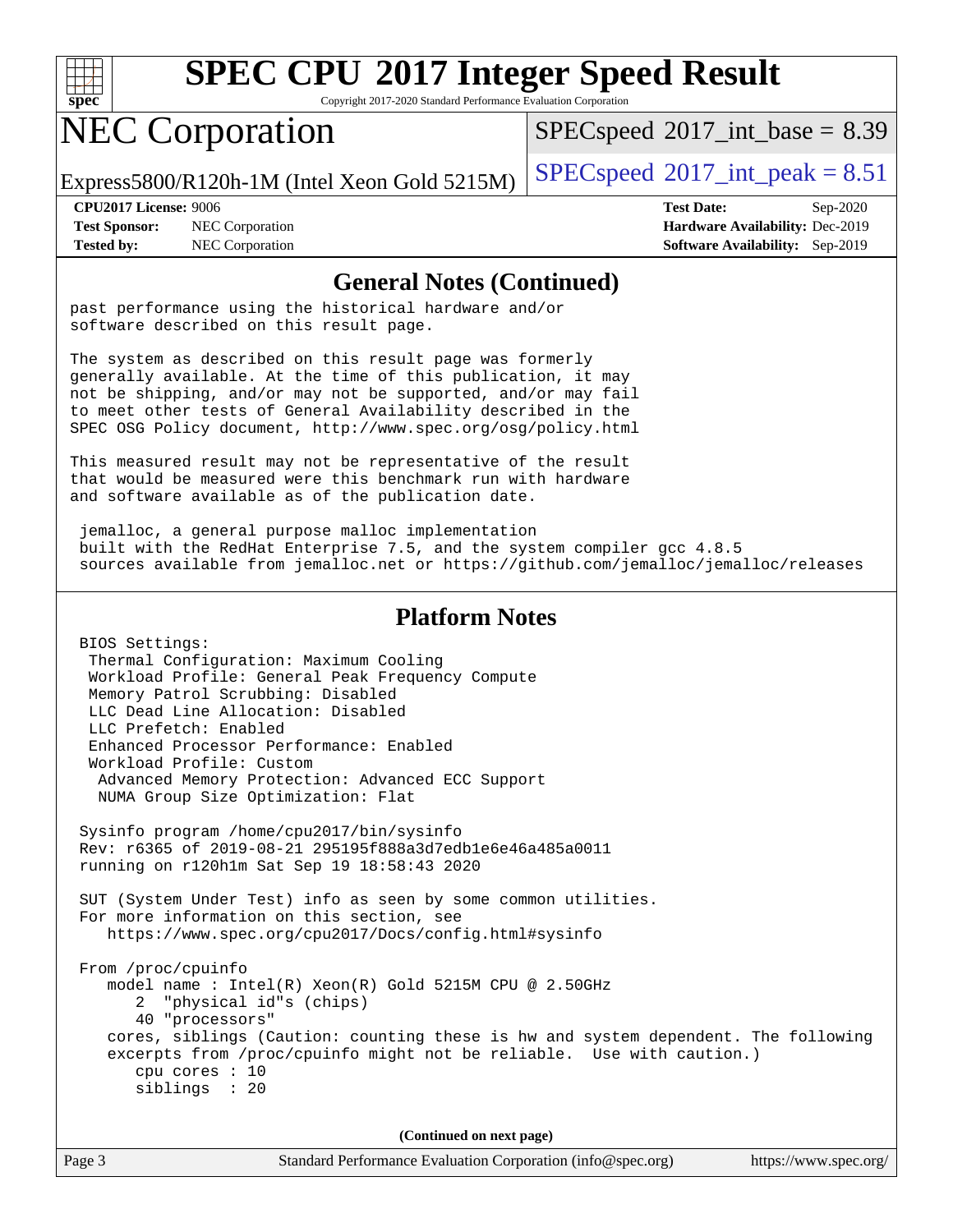

Copyright 2017-2020 Standard Performance Evaluation Corporation

# NEC Corporation

 $SPECspeed^{\circ}2017\_int\_base = 8.39$  $SPECspeed^{\circ}2017\_int\_base = 8.39$ 

Express5800/R120h-1M (Intel Xeon Gold 5215M)  $\big|$  [SPECspeed](http://www.spec.org/auto/cpu2017/Docs/result-fields.html#SPECspeed2017intpeak)®[2017\\_int\\_peak = 8](http://www.spec.org/auto/cpu2017/Docs/result-fields.html#SPECspeed2017intpeak).51

**[Test Sponsor:](http://www.spec.org/auto/cpu2017/Docs/result-fields.html#TestSponsor)** NEC Corporation **[Hardware Availability:](http://www.spec.org/auto/cpu2017/Docs/result-fields.html#HardwareAvailability)** Dec-2019 **[Tested by:](http://www.spec.org/auto/cpu2017/Docs/result-fields.html#Testedby)** NEC Corporation **[Software Availability:](http://www.spec.org/auto/cpu2017/Docs/result-fields.html#SoftwareAvailability)** Sep-2019

**[CPU2017 License:](http://www.spec.org/auto/cpu2017/Docs/result-fields.html#CPU2017License)** 9006 **[Test Date:](http://www.spec.org/auto/cpu2017/Docs/result-fields.html#TestDate)** Sep-2020

#### **[Platform Notes \(Continued\)](http://www.spec.org/auto/cpu2017/Docs/result-fields.html#PlatformNotes)**

 physical 0: cores 0 1 2 3 4 8 9 10 11 12 physical 1: cores 0 1 2 3 4 8 9 10 11 12

From lscpu:

Architecture: x86\_64 CPU op-mode(s): 32-bit, 64-bit Byte Order: Little Endian  $CPU(s):$  40 On-line CPU(s) list: 0-39 Thread(s) per core: 2 Core(s) per socket: 10 Socket(s): 2 NUMA node(s): 2 Vendor ID: GenuineIntel CPU family: 6 Model: 85 Model name: Intel(R) Xeon(R) Gold 5215M CPU @ 2.50GHz Stepping: 6 CPU MHz: 2500.000 BogoMIPS: 5000.00 Virtualization: VT-x L1d cache: 32K L1i cache: 32K L2 cache: 1024K L3 cache: 14080K NUMA node0 CPU(s): 0-9,20-29 NUMA node1 CPU(s): 10-19,30-39 Flags: fpu vme de pse tsc msr pae mce cx8 apic sep mtrr pge mca cmov pat pse36 clflush dts acpi mmx fxsr sse sse2 ss ht tm pbe syscall nx pdpe1gb rdtscp lm constant\_tsc art arch\_perfmon pebs bts rep\_good nopl xtopology nonstop\_tsc aperfmperf eagerfpu pni pclmulqdq dtes64 monitor ds\_cpl vmx smx est tm2 ssse3 sdbg fma cx16 xtpr pdcm pcid dca sse4\_1 sse4\_2 x2apic movbe popcnt tsc\_deadline\_timer aes xsave avx f16c rdrand lahf\_lm abm 3dnowprefetch epb cat\_l3 cdp\_l3 invpcid\_single intel\_ppin intel\_pt ssbd mba ibrs ibpb stibp ibrs\_enhanced tpr\_shadow vnmi flexpriority ept vpid fsgsbase tsc\_adjust bmi1 hle avx2 smep bmi2 erms invpcid rtm cqm mpx rdt\_a avx512f avx512dq rdseed adx smap clflushopt clwb avx512cd avx512bw avx512vl xsaveopt xsavec xgetbv1 cqm\_llc cqm\_occup\_llc cqm\_mbm\_total cqm\_mbm\_local dtherm ida arat pln pts pku ospke avx512\_vnni md\_clear spec\_ctrl intel\_stibp flush\_l1d arch\_capabilities

 /proc/cpuinfo cache data cache size : 14080 KB

 From numactl --hardware WARNING: a numactl 'node' might or might not correspond to a physical chip. available: 2 nodes (0-1) node 0 cpus: 0 1 2 3 4 5 6 7 8 9 20 21 22 23 24 25 26 27 28 29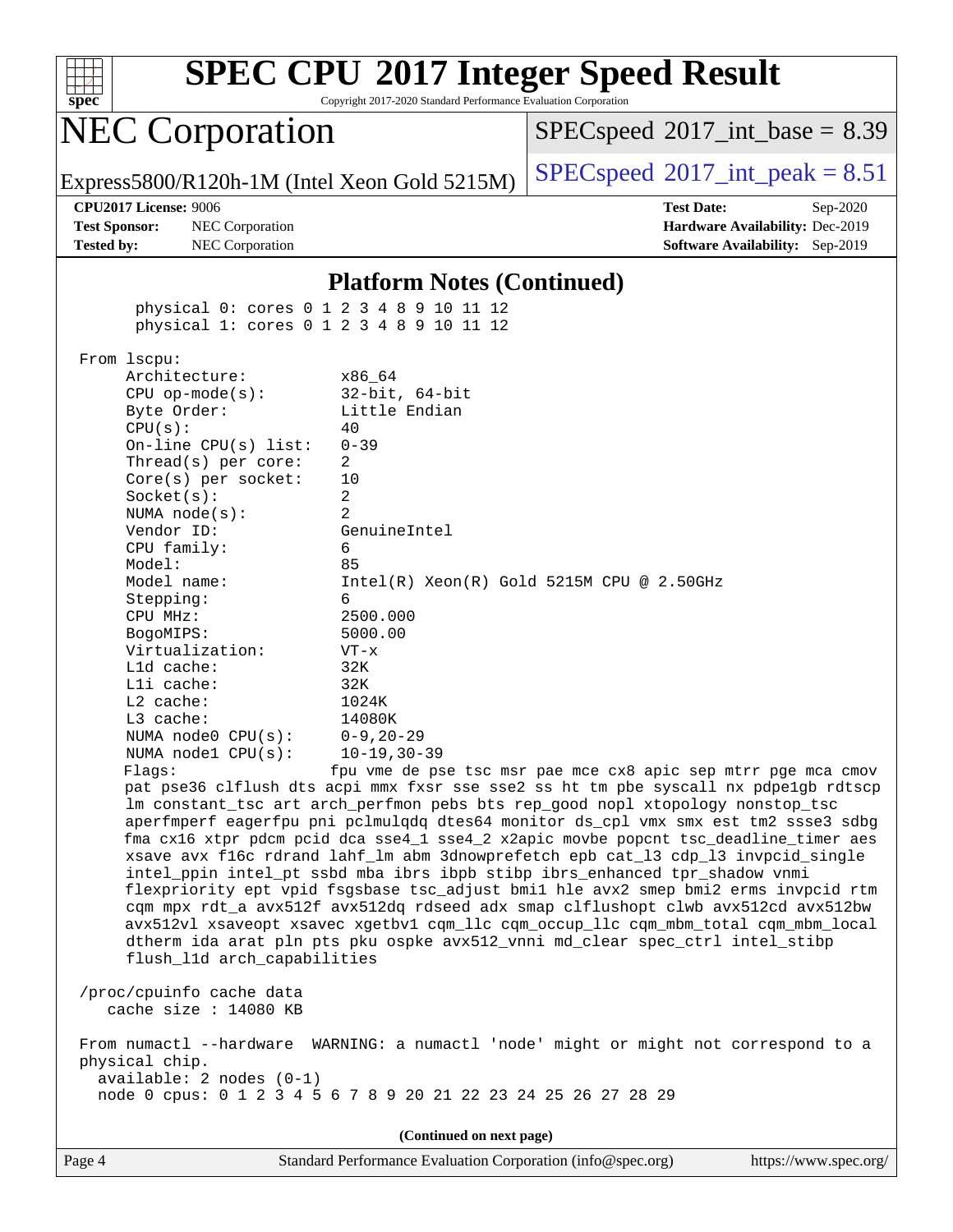| spec                                                               | <b>SPEC CPU®2017 Integer Speed Result</b><br>Copyright 2017-2020 Standard Performance Evaluation Corporation                                                                                                                                                                                                                                                                                                                                                                         |                                            |                                                                                                                                                                                                                                                          |  |  |  |
|--------------------------------------------------------------------|--------------------------------------------------------------------------------------------------------------------------------------------------------------------------------------------------------------------------------------------------------------------------------------------------------------------------------------------------------------------------------------------------------------------------------------------------------------------------------------|--------------------------------------------|----------------------------------------------------------------------------------------------------------------------------------------------------------------------------------------------------------------------------------------------------------|--|--|--|
|                                                                    | <b>NEC Corporation</b>                                                                                                                                                                                                                                                                                                                                                                                                                                                               | $SPEC speed^{\circ}2017\_int\_base = 8.39$ |                                                                                                                                                                                                                                                          |  |  |  |
|                                                                    | Express5800/R120h-1M (Intel Xeon Gold 5215M)                                                                                                                                                                                                                                                                                                                                                                                                                                         | $SPEC speed^{\circ}2017\_int\_peak = 8.51$ |                                                                                                                                                                                                                                                          |  |  |  |
| CPU2017 License: 9006<br><b>Test Sponsor:</b><br><b>Tested by:</b> | NEC Corporation<br>NEC Corporation                                                                                                                                                                                                                                                                                                                                                                                                                                                   |                                            | <b>Test Date:</b><br>Sep-2020<br>Hardware Availability: Dec-2019<br><b>Software Availability:</b> Sep-2019                                                                                                                                               |  |  |  |
|                                                                    | <b>Platform Notes (Continued)</b>                                                                                                                                                                                                                                                                                                                                                                                                                                                    |                                            |                                                                                                                                                                                                                                                          |  |  |  |
| node distances:<br>node<br>$\overline{0}$<br>0 :<br>10<br>1:<br>21 | node 0 size: 196265 MB<br>node 0 free: 191664 MB<br>node 1 cpus: 10 11 12 13 14 15 16 17 18 19 30 31 32 33 34 35 36 37 38 39<br>node 1 size: 196607 MB<br>node 1 free: 192036 MB<br>1<br>21<br>10                                                                                                                                                                                                                                                                                    |                                            |                                                                                                                                                                                                                                                          |  |  |  |
| From /proc/meminfo<br>MemTotal:<br>Hugepagesize:                   | 395923404 kB<br>HugePages_Total:<br>0<br>2048 kB                                                                                                                                                                                                                                                                                                                                                                                                                                     |                                            |                                                                                                                                                                                                                                                          |  |  |  |
| os-release:                                                        | From /etc/*release* /etc/*version*<br>NAME="Red Hat Enterprise Linux Server"<br>VERSION="7.7 (Maipo)"<br>ID="rhel"<br>ID LIKE="fedora"<br>VARIANT="Server"<br>VARIANT_ID="server"<br>VERSION_ID="7.7"<br>PRETTY_NAME="Red Hat Enterprise Linux Server 7.7 (Maipo)"<br>redhat-release: Red Hat Enterprise Linux Server release 7.7 (Maipo)<br>system-release: Red Hat Enterprise Linux Server release 7.7 (Maipo)<br>system-release-cpe: cpe:/o:redhat:enterprise_linux:7.7:ga:server |                                            |                                                                                                                                                                                                                                                          |  |  |  |
| $uname -a:$                                                        | x86_64 x86_64 GNU/Linux                                                                                                                                                                                                                                                                                                                                                                                                                                                              |                                            | Linux r120h1m 3.10.0-1062.1.1.el7.x86_64 #1 SMP Tue Aug 13 18:39:59 UTC 2019 x86_64                                                                                                                                                                      |  |  |  |
|                                                                    | Kernel self-reported vulnerability status:                                                                                                                                                                                                                                                                                                                                                                                                                                           |                                            |                                                                                                                                                                                                                                                          |  |  |  |
|                                                                    | CVE-2018-3620 (L1 Terminal Fault):<br>Microarchitectural Data Sampling:<br>CVE-2017-5754 (Meltdown):<br>$CVE-2017-5753$ (Spectre variant 1):                                                                                                                                                                                                                                                                                                                                         |                                            | Not affected<br>Not affected<br>Not affected<br>CVE-2018-3639 (Speculative Store Bypass): Mitigation: Speculative Store Bypass disabled<br>via prctl and seccomp<br>Mitigation: Load fences, usercopy/swapgs<br>barriers and __user pointer sanitization |  |  |  |
|                                                                    | $CVE-2017-5715$ (Spectre variant 2):                                                                                                                                                                                                                                                                                                                                                                                                                                                 |                                            | Mitigation: Full retpoline, IBPB                                                                                                                                                                                                                         |  |  |  |
|                                                                    | run-level 3 Sep 19 18:53                                                                                                                                                                                                                                                                                                                                                                                                                                                             |                                            |                                                                                                                                                                                                                                                          |  |  |  |
|                                                                    | SPEC is set to: /home/cpu2017                                                                                                                                                                                                                                                                                                                                                                                                                                                        |                                            |                                                                                                                                                                                                                                                          |  |  |  |
|                                                                    |                                                                                                                                                                                                                                                                                                                                                                                                                                                                                      | (Continued on next page)                   |                                                                                                                                                                                                                                                          |  |  |  |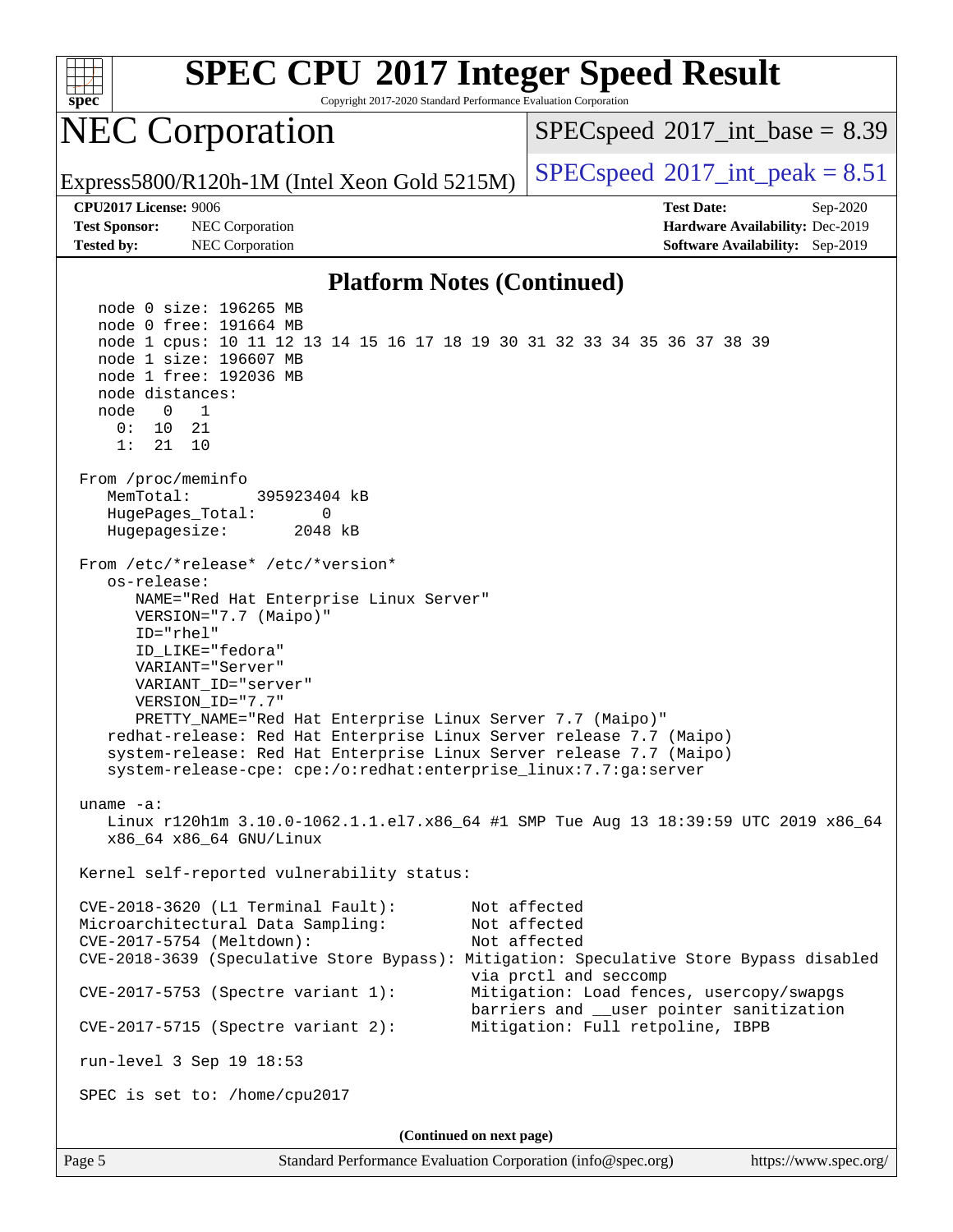

Copyright 2017-2020 Standard Performance Evaluation Corporation

# NEC Corporation

 $SPECspeed^{\circ}2017\_int\_base = 8.39$  $SPECspeed^{\circ}2017\_int\_base = 8.39$ 

Express5800/R120h-1M (Intel Xeon Gold 5215M)  $\big|$  [SPECspeed](http://www.spec.org/auto/cpu2017/Docs/result-fields.html#SPECspeed2017intpeak)®[2017\\_int\\_peak = 8](http://www.spec.org/auto/cpu2017/Docs/result-fields.html#SPECspeed2017intpeak).51

**[Test Sponsor:](http://www.spec.org/auto/cpu2017/Docs/result-fields.html#TestSponsor)** NEC Corporation **[Hardware Availability:](http://www.spec.org/auto/cpu2017/Docs/result-fields.html#HardwareAvailability)** Dec-2019 **[Tested by:](http://www.spec.org/auto/cpu2017/Docs/result-fields.html#Testedby)** NEC Corporation **[Software Availability:](http://www.spec.org/auto/cpu2017/Docs/result-fields.html#SoftwareAvailability)** Sep-2019

**[CPU2017 License:](http://www.spec.org/auto/cpu2017/Docs/result-fields.html#CPU2017License)** 9006 **[Test Date:](http://www.spec.org/auto/cpu2017/Docs/result-fields.html#TestDate)** Sep-2020

#### **[Platform Notes \(Continued\)](http://www.spec.org/auto/cpu2017/Docs/result-fields.html#PlatformNotes)**

| Filesystem |                           |  | Type Size Used Avail Use% Mounted on |  |
|------------|---------------------------|--|--------------------------------------|--|
| /dev/sda3  | ext4 908G 184G 678G 22% / |  |                                      |  |

From /sys/devices/virtual/dmi/id

 BIOS: NEC U32 03/09/2020 Vendor: NEC Product: Express5800/R120h-1M Serial: JPN0084094

 Additional information from dmidecode follows. WARNING: Use caution when you interpret this section. The 'dmidecode' program reads system data which is "intended to allow hardware to be accurately determined", but the intent may not be met, as there are frequent changes to hardware, firmware, and the "DMTF SMBIOS" standard.

Memory:

24x HPE P03050-091 16 GB 2 rank 2933

 (End of data from sysinfo program) Regarding the sysinfo display about the memory speed, the correct configured memory speed is 2666 MT/s. The dmidecode description should be as follows: 24x HPE P03050-091 16 GB 2 rank 2933, configured at 2666

#### **[Compiler Version Notes](http://www.spec.org/auto/cpu2017/Docs/result-fields.html#CompilerVersionNotes)**

| 600.perlbench_s(base, peak) 602.gcc_s(base, peak) 605.mcf_s(base,<br>C<br>peak) $625.x264_s(base, peak)$ $657.xz_s(base, peak)$                                                      |
|--------------------------------------------------------------------------------------------------------------------------------------------------------------------------------------|
| Intel(R) C Intel(R) 64 Compiler for applications running on Intel(R) 64,<br>Version 19.0.4.227 Build 20190416<br>Copyright (C) 1985-2019 Intel Corporation. All rights reserved.     |
|                                                                                                                                                                                      |
| 620.omnetpp_s(base, peak) 623.xalancbmk_s(base, peak)<br>$C++$<br>631.deepsjeng_s(base, peak) 641.leela_s(base, peak)                                                                |
| Intel(R) $C++$ Intel(R) 64 Compiler for applications running on Intel(R) 64,<br>Version 19.0.4.227 Build 20190416<br>Copyright (C) 1985-2019 Intel Corporation. All rights reserved. |
| Fortran   $648$ . exchange2 $s$ (base, peak)                                                                                                                                         |
| Intel(R) Fortran Intel(R) 64 Compiler for applications running on Intel(R)<br>64, Version 19.0.4.227 Build 20190416                                                                  |
| (Continued on next page)                                                                                                                                                             |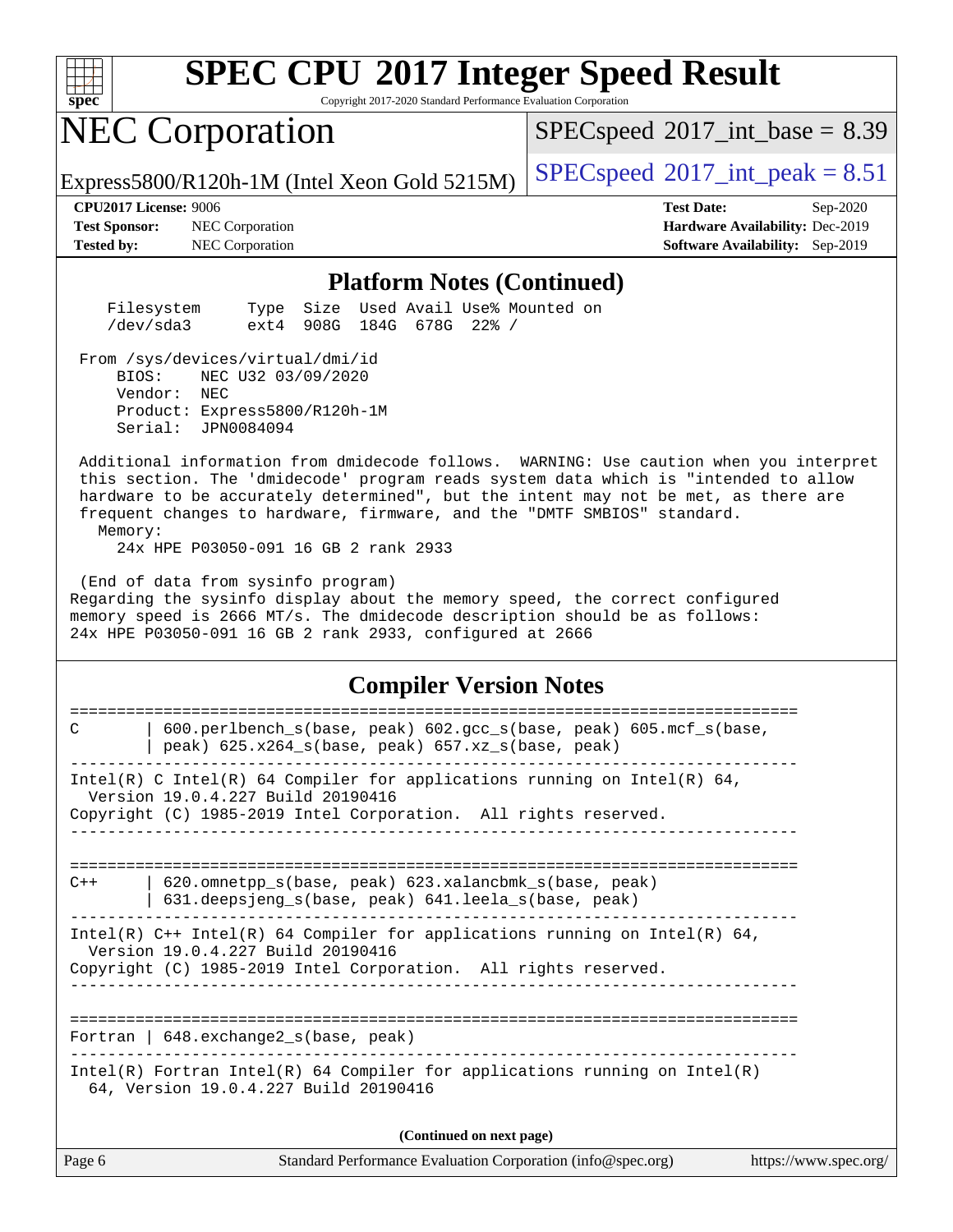

Copyright 2017-2020 Standard Performance Evaluation Corporation

# NEC Corporation

 $SPECspeed^{\circledcirc}2017\_int\_base = 8.39$  $SPECspeed^{\circledcirc}2017\_int\_base = 8.39$ 

Express5800/R120h-1M (Intel Xeon Gold 5215M)  $\big|$  [SPECspeed](http://www.spec.org/auto/cpu2017/Docs/result-fields.html#SPECspeed2017intpeak)®[2017\\_int\\_peak = 8](http://www.spec.org/auto/cpu2017/Docs/result-fields.html#SPECspeed2017intpeak).51

**[Test Sponsor:](http://www.spec.org/auto/cpu2017/Docs/result-fields.html#TestSponsor)** NEC Corporation **[Hardware Availability:](http://www.spec.org/auto/cpu2017/Docs/result-fields.html#HardwareAvailability)** Dec-2019

**[CPU2017 License:](http://www.spec.org/auto/cpu2017/Docs/result-fields.html#CPU2017License)** 9006 **[Test Date:](http://www.spec.org/auto/cpu2017/Docs/result-fields.html#TestDate)** Sep-2020 **[Tested by:](http://www.spec.org/auto/cpu2017/Docs/result-fields.html#Testedby)** NEC Corporation **[Software Availability:](http://www.spec.org/auto/cpu2017/Docs/result-fields.html#SoftwareAvailability)** Sep-2019

#### **[Compiler Version Notes \(Continued\)](http://www.spec.org/auto/cpu2017/Docs/result-fields.html#CompilerVersionNotes)**

Copyright (C) 1985-2019 Intel Corporation. All rights reserved. ------------------------------------------------------------------------------

### **[Base Compiler Invocation](http://www.spec.org/auto/cpu2017/Docs/result-fields.html#BaseCompilerInvocation)**

[C benchmarks](http://www.spec.org/auto/cpu2017/Docs/result-fields.html#Cbenchmarks):  $\text{icc}$  -m64 -std=c11

[C++ benchmarks:](http://www.spec.org/auto/cpu2017/Docs/result-fields.html#CXXbenchmarks) [icpc -m64](http://www.spec.org/cpu2017/results/res2020q4/cpu2017-20200928-24118.flags.html#user_CXXbase_intel_icpc_64bit_4ecb2543ae3f1412ef961e0650ca070fec7b7afdcd6ed48761b84423119d1bf6bdf5cad15b44d48e7256388bc77273b966e5eb805aefd121eb22e9299b2ec9d9)

[Fortran benchmarks](http://www.spec.org/auto/cpu2017/Docs/result-fields.html#Fortranbenchmarks): [ifort -m64](http://www.spec.org/cpu2017/results/res2020q4/cpu2017-20200928-24118.flags.html#user_FCbase_intel_ifort_64bit_24f2bb282fbaeffd6157abe4f878425411749daecae9a33200eee2bee2fe76f3b89351d69a8130dd5949958ce389cf37ff59a95e7a40d588e8d3a57e0c3fd751)

### **[Base Portability Flags](http://www.spec.org/auto/cpu2017/Docs/result-fields.html#BasePortabilityFlags)**

 600.perlbench\_s: [-DSPEC\\_LP64](http://www.spec.org/cpu2017/results/res2020q4/cpu2017-20200928-24118.flags.html#b600.perlbench_s_basePORTABILITY_DSPEC_LP64) [-DSPEC\\_LINUX\\_X64](http://www.spec.org/cpu2017/results/res2020q4/cpu2017-20200928-24118.flags.html#b600.perlbench_s_baseCPORTABILITY_DSPEC_LINUX_X64) 602.gcc\_s: [-DSPEC\\_LP64](http://www.spec.org/cpu2017/results/res2020q4/cpu2017-20200928-24118.flags.html#suite_basePORTABILITY602_gcc_s_DSPEC_LP64) 605.mcf\_s: [-DSPEC\\_LP64](http://www.spec.org/cpu2017/results/res2020q4/cpu2017-20200928-24118.flags.html#suite_basePORTABILITY605_mcf_s_DSPEC_LP64) 620.omnetpp\_s: [-DSPEC\\_LP64](http://www.spec.org/cpu2017/results/res2020q4/cpu2017-20200928-24118.flags.html#suite_basePORTABILITY620_omnetpp_s_DSPEC_LP64) 623.xalancbmk\_s: [-DSPEC\\_LP64](http://www.spec.org/cpu2017/results/res2020q4/cpu2017-20200928-24118.flags.html#suite_basePORTABILITY623_xalancbmk_s_DSPEC_LP64) [-DSPEC\\_LINUX](http://www.spec.org/cpu2017/results/res2020q4/cpu2017-20200928-24118.flags.html#b623.xalancbmk_s_baseCXXPORTABILITY_DSPEC_LINUX) 625.x264\_s: [-DSPEC\\_LP64](http://www.spec.org/cpu2017/results/res2020q4/cpu2017-20200928-24118.flags.html#suite_basePORTABILITY625_x264_s_DSPEC_LP64) 631.deepsjeng\_s: [-DSPEC\\_LP64](http://www.spec.org/cpu2017/results/res2020q4/cpu2017-20200928-24118.flags.html#suite_basePORTABILITY631_deepsjeng_s_DSPEC_LP64) 641.leela\_s: [-DSPEC\\_LP64](http://www.spec.org/cpu2017/results/res2020q4/cpu2017-20200928-24118.flags.html#suite_basePORTABILITY641_leela_s_DSPEC_LP64) 648.exchange2\_s: [-DSPEC\\_LP64](http://www.spec.org/cpu2017/results/res2020q4/cpu2017-20200928-24118.flags.html#suite_basePORTABILITY648_exchange2_s_DSPEC_LP64) 657.xz\_s: [-DSPEC\\_LP64](http://www.spec.org/cpu2017/results/res2020q4/cpu2017-20200928-24118.flags.html#suite_basePORTABILITY657_xz_s_DSPEC_LP64)

### **[Base Optimization Flags](http://www.spec.org/auto/cpu2017/Docs/result-fields.html#BaseOptimizationFlags)**

#### [C benchmarks](http://www.spec.org/auto/cpu2017/Docs/result-fields.html#Cbenchmarks):

[-Wl,-z,muldefs](http://www.spec.org/cpu2017/results/res2020q4/cpu2017-20200928-24118.flags.html#user_CCbase_link_force_multiple1_b4cbdb97b34bdee9ceefcfe54f4c8ea74255f0b02a4b23e853cdb0e18eb4525ac79b5a88067c842dd0ee6996c24547a27a4b99331201badda8798ef8a743f577) [-xCORE-AVX512](http://www.spec.org/cpu2017/results/res2020q4/cpu2017-20200928-24118.flags.html#user_CCbase_f-xCORE-AVX512) [-ipo](http://www.spec.org/cpu2017/results/res2020q4/cpu2017-20200928-24118.flags.html#user_CCbase_f-ipo) [-O3](http://www.spec.org/cpu2017/results/res2020q4/cpu2017-20200928-24118.flags.html#user_CCbase_f-O3) [-no-prec-div](http://www.spec.org/cpu2017/results/res2020q4/cpu2017-20200928-24118.flags.html#user_CCbase_f-no-prec-div) [-qopt-mem-layout-trans=4](http://www.spec.org/cpu2017/results/res2020q4/cpu2017-20200928-24118.flags.html#user_CCbase_f-qopt-mem-layout-trans_fa39e755916c150a61361b7846f310bcdf6f04e385ef281cadf3647acec3f0ae266d1a1d22d972a7087a248fd4e6ca390a3634700869573d231a252c784941a8) [-qopenmp](http://www.spec.org/cpu2017/results/res2020q4/cpu2017-20200928-24118.flags.html#user_CCbase_qopenmp_16be0c44f24f464004c6784a7acb94aca937f053568ce72f94b139a11c7c168634a55f6653758ddd83bcf7b8463e8028bb0b48b77bcddc6b78d5d95bb1df2967) [-DSPEC\\_OPENMP](http://www.spec.org/cpu2017/results/res2020q4/cpu2017-20200928-24118.flags.html#suite_CCbase_DSPEC_OPENMP) [-L/usr/local/je5.0.1-64/lib](http://www.spec.org/cpu2017/results/res2020q4/cpu2017-20200928-24118.flags.html#user_CCbase_jemalloc_link_path64_4b10a636b7bce113509b17f3bd0d6226c5fb2346b9178c2d0232c14f04ab830f976640479e5c33dc2bcbbdad86ecfb6634cbbd4418746f06f368b512fced5394) [-ljemalloc](http://www.spec.org/cpu2017/results/res2020q4/cpu2017-20200928-24118.flags.html#user_CCbase_jemalloc_link_lib_d1249b907c500fa1c0672f44f562e3d0f79738ae9e3c4a9c376d49f265a04b9c99b167ecedbf6711b3085be911c67ff61f150a17b3472be731631ba4d0471706)

#### [C++ benchmarks:](http://www.spec.org/auto/cpu2017/Docs/result-fields.html#CXXbenchmarks)

[-Wl,-z,muldefs](http://www.spec.org/cpu2017/results/res2020q4/cpu2017-20200928-24118.flags.html#user_CXXbase_link_force_multiple1_b4cbdb97b34bdee9ceefcfe54f4c8ea74255f0b02a4b23e853cdb0e18eb4525ac79b5a88067c842dd0ee6996c24547a27a4b99331201badda8798ef8a743f577) [-xCORE-AVX512](http://www.spec.org/cpu2017/results/res2020q4/cpu2017-20200928-24118.flags.html#user_CXXbase_f-xCORE-AVX512) [-ipo](http://www.spec.org/cpu2017/results/res2020q4/cpu2017-20200928-24118.flags.html#user_CXXbase_f-ipo) [-O3](http://www.spec.org/cpu2017/results/res2020q4/cpu2017-20200928-24118.flags.html#user_CXXbase_f-O3) [-no-prec-div](http://www.spec.org/cpu2017/results/res2020q4/cpu2017-20200928-24118.flags.html#user_CXXbase_f-no-prec-div)

- [-qopt-mem-layout-trans=4](http://www.spec.org/cpu2017/results/res2020q4/cpu2017-20200928-24118.flags.html#user_CXXbase_f-qopt-mem-layout-trans_fa39e755916c150a61361b7846f310bcdf6f04e385ef281cadf3647acec3f0ae266d1a1d22d972a7087a248fd4e6ca390a3634700869573d231a252c784941a8)
- [-L/usr/local/IntelCompiler19/compilers\\_and\\_libraries\\_2019.4.227/linux/compiler/lib/intel64](http://www.spec.org/cpu2017/results/res2020q4/cpu2017-20200928-24118.flags.html#user_CXXbase_qkmalloc_link_0ffe0cb02c68ef1b443a077c7888c10c67ca0d1dd7138472156f06a085bbad385f78d49618ad55dca9db3b1608e84afc2f69b4003b1d1ca498a9fc1462ccefda) [-lqkmalloc](http://www.spec.org/cpu2017/results/res2020q4/cpu2017-20200928-24118.flags.html#user_CXXbase_qkmalloc_link_lib_79a818439969f771c6bc311cfd333c00fc099dad35c030f5aab9dda831713d2015205805422f83de8875488a2991c0a156aaa600e1f9138f8fc37004abc96dc5)

**(Continued on next page)**

Page 7 Standard Performance Evaluation Corporation [\(info@spec.org\)](mailto:info@spec.org) <https://www.spec.org/>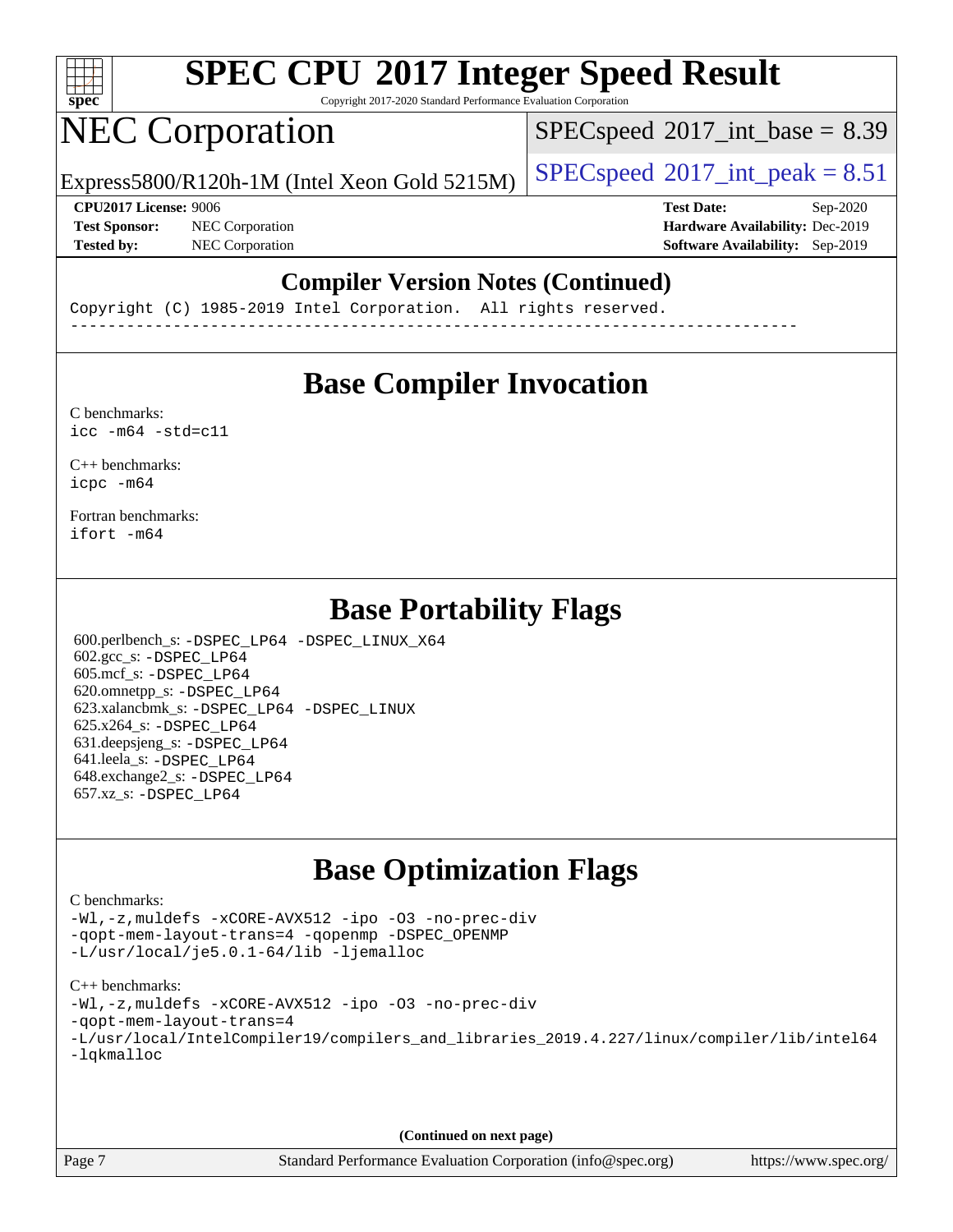

Copyright 2017-2020 Standard Performance Evaluation Corporation

# NEC Corporation

 $SPECspeed^{\circ}2017\_int\_base = 8.39$  $SPECspeed^{\circ}2017\_int\_base = 8.39$ 

Express5800/R120h-1M (Intel Xeon Gold 5215M)  $\big|$  [SPECspeed](http://www.spec.org/auto/cpu2017/Docs/result-fields.html#SPECspeed2017intpeak)®[2017\\_int\\_peak = 8](http://www.spec.org/auto/cpu2017/Docs/result-fields.html#SPECspeed2017intpeak).51

**[Test Sponsor:](http://www.spec.org/auto/cpu2017/Docs/result-fields.html#TestSponsor)** NEC Corporation **[Hardware Availability:](http://www.spec.org/auto/cpu2017/Docs/result-fields.html#HardwareAvailability)** Dec-2019

**[CPU2017 License:](http://www.spec.org/auto/cpu2017/Docs/result-fields.html#CPU2017License)** 9006 **[Test Date:](http://www.spec.org/auto/cpu2017/Docs/result-fields.html#TestDate)** Sep-2020 **[Tested by:](http://www.spec.org/auto/cpu2017/Docs/result-fields.html#Testedby)** NEC Corporation **[Software Availability:](http://www.spec.org/auto/cpu2017/Docs/result-fields.html#SoftwareAvailability)** Sep-2019

## **[Base Optimization Flags \(Continued\)](http://www.spec.org/auto/cpu2017/Docs/result-fields.html#BaseOptimizationFlags)**

#### [Fortran benchmarks](http://www.spec.org/auto/cpu2017/Docs/result-fields.html#Fortranbenchmarks):

[-xCORE-AVX512](http://www.spec.org/cpu2017/results/res2020q4/cpu2017-20200928-24118.flags.html#user_FCbase_f-xCORE-AVX512) [-ipo](http://www.spec.org/cpu2017/results/res2020q4/cpu2017-20200928-24118.flags.html#user_FCbase_f-ipo) [-O3](http://www.spec.org/cpu2017/results/res2020q4/cpu2017-20200928-24118.flags.html#user_FCbase_f-O3) [-no-prec-div](http://www.spec.org/cpu2017/results/res2020q4/cpu2017-20200928-24118.flags.html#user_FCbase_f-no-prec-div) [-qopt-mem-layout-trans=4](http://www.spec.org/cpu2017/results/res2020q4/cpu2017-20200928-24118.flags.html#user_FCbase_f-qopt-mem-layout-trans_fa39e755916c150a61361b7846f310bcdf6f04e385ef281cadf3647acec3f0ae266d1a1d22d972a7087a248fd4e6ca390a3634700869573d231a252c784941a8) [-nostandard-realloc-lhs](http://www.spec.org/cpu2017/results/res2020q4/cpu2017-20200928-24118.flags.html#user_FCbase_f_2003_std_realloc_82b4557e90729c0f113870c07e44d33d6f5a304b4f63d4c15d2d0f1fab99f5daaed73bdb9275d9ae411527f28b936061aa8b9c8f2d63842963b95c9dd6426b8a)

**[Peak Compiler Invocation](http://www.spec.org/auto/cpu2017/Docs/result-fields.html#PeakCompilerInvocation)**

[C benchmarks](http://www.spec.org/auto/cpu2017/Docs/result-fields.html#Cbenchmarks): [icc -m64 -std=c11](http://www.spec.org/cpu2017/results/res2020q4/cpu2017-20200928-24118.flags.html#user_CCpeak_intel_icc_64bit_c11_33ee0cdaae7deeeab2a9725423ba97205ce30f63b9926c2519791662299b76a0318f32ddfffdc46587804de3178b4f9328c46fa7c2b0cd779d7a61945c91cd35)

[C++ benchmarks:](http://www.spec.org/auto/cpu2017/Docs/result-fields.html#CXXbenchmarks) [icpc -m64](http://www.spec.org/cpu2017/results/res2020q4/cpu2017-20200928-24118.flags.html#user_CXXpeak_intel_icpc_64bit_4ecb2543ae3f1412ef961e0650ca070fec7b7afdcd6ed48761b84423119d1bf6bdf5cad15b44d48e7256388bc77273b966e5eb805aefd121eb22e9299b2ec9d9)

[Fortran benchmarks](http://www.spec.org/auto/cpu2017/Docs/result-fields.html#Fortranbenchmarks): [ifort -m64](http://www.spec.org/cpu2017/results/res2020q4/cpu2017-20200928-24118.flags.html#user_FCpeak_intel_ifort_64bit_24f2bb282fbaeffd6157abe4f878425411749daecae9a33200eee2bee2fe76f3b89351d69a8130dd5949958ce389cf37ff59a95e7a40d588e8d3a57e0c3fd751)

#### **[Peak Portability Flags](http://www.spec.org/auto/cpu2017/Docs/result-fields.html#PeakPortabilityFlags)**

Same as Base Portability Flags

## **[Peak Optimization Flags](http://www.spec.org/auto/cpu2017/Docs/result-fields.html#PeakOptimizationFlags)**

[C benchmarks](http://www.spec.org/auto/cpu2017/Docs/result-fields.html#Cbenchmarks):

 600.perlbench\_s: [-Wl,-z,muldefs](http://www.spec.org/cpu2017/results/res2020q4/cpu2017-20200928-24118.flags.html#user_peakEXTRA_LDFLAGS600_perlbench_s_link_force_multiple1_b4cbdb97b34bdee9ceefcfe54f4c8ea74255f0b02a4b23e853cdb0e18eb4525ac79b5a88067c842dd0ee6996c24547a27a4b99331201badda8798ef8a743f577) [-prof-gen](http://www.spec.org/cpu2017/results/res2020q4/cpu2017-20200928-24118.flags.html#user_peakPASS1_CFLAGSPASS1_LDFLAGS600_perlbench_s_prof_gen_5aa4926d6013ddb2a31985c654b3eb18169fc0c6952a63635c234f711e6e63dd76e94ad52365559451ec499a2cdb89e4dc58ba4c67ef54ca681ffbe1461d6b36)(pass 1) [-prof-use](http://www.spec.org/cpu2017/results/res2020q4/cpu2017-20200928-24118.flags.html#user_peakPASS2_CFLAGSPASS2_LDFLAGS600_perlbench_s_prof_use_1a21ceae95f36a2b53c25747139a6c16ca95bd9def2a207b4f0849963b97e94f5260e30a0c64f4bb623698870e679ca08317ef8150905d41bd88c6f78df73f19)(pass 2) [-O2](http://www.spec.org/cpu2017/results/res2020q4/cpu2017-20200928-24118.flags.html#user_peakPASS1_COPTIMIZE600_perlbench_s_f-O2) [-xCORE-AVX512](http://www.spec.org/cpu2017/results/res2020q4/cpu2017-20200928-24118.flags.html#user_peakPASS2_COPTIMIZE600_perlbench_s_f-xCORE-AVX512) [-qopt-mem-layout-trans=4](http://www.spec.org/cpu2017/results/res2020q4/cpu2017-20200928-24118.flags.html#user_peakPASS1_COPTIMIZEPASS2_COPTIMIZE600_perlbench_s_f-qopt-mem-layout-trans_fa39e755916c150a61361b7846f310bcdf6f04e385ef281cadf3647acec3f0ae266d1a1d22d972a7087a248fd4e6ca390a3634700869573d231a252c784941a8) [-ipo](http://www.spec.org/cpu2017/results/res2020q4/cpu2017-20200928-24118.flags.html#user_peakPASS2_COPTIMIZE600_perlbench_s_f-ipo) [-O3](http://www.spec.org/cpu2017/results/res2020q4/cpu2017-20200928-24118.flags.html#user_peakPASS2_COPTIMIZE600_perlbench_s_f-O3) [-no-prec-div](http://www.spec.org/cpu2017/results/res2020q4/cpu2017-20200928-24118.flags.html#user_peakPASS2_COPTIMIZE600_perlbench_s_f-no-prec-div) [-DSPEC\\_SUPPRESS\\_OPENMP](http://www.spec.org/cpu2017/results/res2020q4/cpu2017-20200928-24118.flags.html#suite_peakPASS1_COPTIMIZE600_perlbench_s_DSPEC_SUPPRESS_OPENMP) [-qopenmp](http://www.spec.org/cpu2017/results/res2020q4/cpu2017-20200928-24118.flags.html#user_peakPASS2_COPTIMIZE600_perlbench_s_qopenmp_16be0c44f24f464004c6784a7acb94aca937f053568ce72f94b139a11c7c168634a55f6653758ddd83bcf7b8463e8028bb0b48b77bcddc6b78d5d95bb1df2967) [-DSPEC\\_OPENMP](http://www.spec.org/cpu2017/results/res2020q4/cpu2017-20200928-24118.flags.html#suite_peakPASS2_COPTIMIZE600_perlbench_s_DSPEC_OPENMP) [-fno-strict-overflow](http://www.spec.org/cpu2017/results/res2020q4/cpu2017-20200928-24118.flags.html#user_peakEXTRA_OPTIMIZE600_perlbench_s_f-fno-strict-overflow) [-L/usr/local/je5.0.1-64/lib](http://www.spec.org/cpu2017/results/res2020q4/cpu2017-20200928-24118.flags.html#user_peakEXTRA_LIBS600_perlbench_s_jemalloc_link_path64_4b10a636b7bce113509b17f3bd0d6226c5fb2346b9178c2d0232c14f04ab830f976640479e5c33dc2bcbbdad86ecfb6634cbbd4418746f06f368b512fced5394) [-ljemalloc](http://www.spec.org/cpu2017/results/res2020q4/cpu2017-20200928-24118.flags.html#user_peakEXTRA_LIBS600_perlbench_s_jemalloc_link_lib_d1249b907c500fa1c0672f44f562e3d0f79738ae9e3c4a9c376d49f265a04b9c99b167ecedbf6711b3085be911c67ff61f150a17b3472be731631ba4d0471706) 602.gcc\_s: [-Wl,-z,muldefs](http://www.spec.org/cpu2017/results/res2020q4/cpu2017-20200928-24118.flags.html#user_peakEXTRA_LDFLAGS602_gcc_s_link_force_multiple1_b4cbdb97b34bdee9ceefcfe54f4c8ea74255f0b02a4b23e853cdb0e18eb4525ac79b5a88067c842dd0ee6996c24547a27a4b99331201badda8798ef8a743f577) [-prof-gen](http://www.spec.org/cpu2017/results/res2020q4/cpu2017-20200928-24118.flags.html#user_peakPASS1_CFLAGSPASS1_LDFLAGS602_gcc_s_prof_gen_5aa4926d6013ddb2a31985c654b3eb18169fc0c6952a63635c234f711e6e63dd76e94ad52365559451ec499a2cdb89e4dc58ba4c67ef54ca681ffbe1461d6b36)(pass 1) [-prof-use](http://www.spec.org/cpu2017/results/res2020q4/cpu2017-20200928-24118.flags.html#user_peakPASS2_CFLAGSPASS2_LDFLAGS602_gcc_s_prof_use_1a21ceae95f36a2b53c25747139a6c16ca95bd9def2a207b4f0849963b97e94f5260e30a0c64f4bb623698870e679ca08317ef8150905d41bd88c6f78df73f19)(pass 2) [-O2](http://www.spec.org/cpu2017/results/res2020q4/cpu2017-20200928-24118.flags.html#user_peakPASS1_COPTIMIZE602_gcc_s_f-O2) [-xCORE-AVX512](http://www.spec.org/cpu2017/results/res2020q4/cpu2017-20200928-24118.flags.html#user_peakPASS2_COPTIMIZE602_gcc_s_f-xCORE-AVX512) [-qopt-mem-layout-trans=4](http://www.spec.org/cpu2017/results/res2020q4/cpu2017-20200928-24118.flags.html#user_peakPASS1_COPTIMIZEPASS2_COPTIMIZE602_gcc_s_f-qopt-mem-layout-trans_fa39e755916c150a61361b7846f310bcdf6f04e385ef281cadf3647acec3f0ae266d1a1d22d972a7087a248fd4e6ca390a3634700869573d231a252c784941a8) [-ipo](http://www.spec.org/cpu2017/results/res2020q4/cpu2017-20200928-24118.flags.html#user_peakPASS2_COPTIMIZE602_gcc_s_f-ipo) [-O3](http://www.spec.org/cpu2017/results/res2020q4/cpu2017-20200928-24118.flags.html#user_peakPASS2_COPTIMIZE602_gcc_s_f-O3) [-no-prec-div](http://www.spec.org/cpu2017/results/res2020q4/cpu2017-20200928-24118.flags.html#user_peakPASS2_COPTIMIZE602_gcc_s_f-no-prec-div) [-DSPEC\\_SUPPRESS\\_OPENMP](http://www.spec.org/cpu2017/results/res2020q4/cpu2017-20200928-24118.flags.html#suite_peakPASS1_COPTIMIZE602_gcc_s_DSPEC_SUPPRESS_OPENMP) [-L/usr/local/je5.0.1-64/lib](http://www.spec.org/cpu2017/results/res2020q4/cpu2017-20200928-24118.flags.html#user_peakEXTRA_LIBS602_gcc_s_jemalloc_link_path64_4b10a636b7bce113509b17f3bd0d6226c5fb2346b9178c2d0232c14f04ab830f976640479e5c33dc2bcbbdad86ecfb6634cbbd4418746f06f368b512fced5394) [-ljemalloc](http://www.spec.org/cpu2017/results/res2020q4/cpu2017-20200928-24118.flags.html#user_peakEXTRA_LIBS602_gcc_s_jemalloc_link_lib_d1249b907c500fa1c0672f44f562e3d0f79738ae9e3c4a9c376d49f265a04b9c99b167ecedbf6711b3085be911c67ff61f150a17b3472be731631ba4d0471706) 605.mcf\_s: [-Wl,-z,muldefs](http://www.spec.org/cpu2017/results/res2020q4/cpu2017-20200928-24118.flags.html#user_peakEXTRA_LDFLAGS605_mcf_s_link_force_multiple1_b4cbdb97b34bdee9ceefcfe54f4c8ea74255f0b02a4b23e853cdb0e18eb4525ac79b5a88067c842dd0ee6996c24547a27a4b99331201badda8798ef8a743f577) [-prof-gen](http://www.spec.org/cpu2017/results/res2020q4/cpu2017-20200928-24118.flags.html#user_peakPASS1_CFLAGSPASS1_LDFLAGS605_mcf_s_prof_gen_5aa4926d6013ddb2a31985c654b3eb18169fc0c6952a63635c234f711e6e63dd76e94ad52365559451ec499a2cdb89e4dc58ba4c67ef54ca681ffbe1461d6b36)(pass 1) [-prof-use](http://www.spec.org/cpu2017/results/res2020q4/cpu2017-20200928-24118.flags.html#user_peakPASS2_CFLAGSPASS2_LDFLAGS605_mcf_s_prof_use_1a21ceae95f36a2b53c25747139a6c16ca95bd9def2a207b4f0849963b97e94f5260e30a0c64f4bb623698870e679ca08317ef8150905d41bd88c6f78df73f19)(pass 2) [-ipo](http://www.spec.org/cpu2017/results/res2020q4/cpu2017-20200928-24118.flags.html#user_peakPASS1_COPTIMIZEPASS2_COPTIMIZE605_mcf_s_f-ipo) [-xCORE-AVX512](http://www.spec.org/cpu2017/results/res2020q4/cpu2017-20200928-24118.flags.html#user_peakPASS2_COPTIMIZE605_mcf_s_f-xCORE-AVX512) [-O3](http://www.spec.org/cpu2017/results/res2020q4/cpu2017-20200928-24118.flags.html#user_peakPASS1_COPTIMIZEPASS2_COPTIMIZE605_mcf_s_f-O3) [-no-prec-div](http://www.spec.org/cpu2017/results/res2020q4/cpu2017-20200928-24118.flags.html#user_peakPASS1_COPTIMIZEPASS2_COPTIMIZE605_mcf_s_f-no-prec-div) [-qopt-mem-layout-trans=4](http://www.spec.org/cpu2017/results/res2020q4/cpu2017-20200928-24118.flags.html#user_peakPASS1_COPTIMIZEPASS2_COPTIMIZE605_mcf_s_f-qopt-mem-layout-trans_fa39e755916c150a61361b7846f310bcdf6f04e385ef281cadf3647acec3f0ae266d1a1d22d972a7087a248fd4e6ca390a3634700869573d231a252c784941a8) [-DSPEC\\_SUPPRESS\\_OPENMP](http://www.spec.org/cpu2017/results/res2020q4/cpu2017-20200928-24118.flags.html#suite_peakPASS1_COPTIMIZE605_mcf_s_DSPEC_SUPPRESS_OPENMP) [-qopenmp](http://www.spec.org/cpu2017/results/res2020q4/cpu2017-20200928-24118.flags.html#user_peakPASS2_COPTIMIZE605_mcf_s_qopenmp_16be0c44f24f464004c6784a7acb94aca937f053568ce72f94b139a11c7c168634a55f6653758ddd83bcf7b8463e8028bb0b48b77bcddc6b78d5d95bb1df2967) [-DSPEC\\_OPENMP](http://www.spec.org/cpu2017/results/res2020q4/cpu2017-20200928-24118.flags.html#suite_peakPASS2_COPTIMIZE605_mcf_s_DSPEC_OPENMP) [-L/usr/local/je5.0.1-64/lib](http://www.spec.org/cpu2017/results/res2020q4/cpu2017-20200928-24118.flags.html#user_peakEXTRA_LIBS605_mcf_s_jemalloc_link_path64_4b10a636b7bce113509b17f3bd0d6226c5fb2346b9178c2d0232c14f04ab830f976640479e5c33dc2bcbbdad86ecfb6634cbbd4418746f06f368b512fced5394) [-ljemalloc](http://www.spec.org/cpu2017/results/res2020q4/cpu2017-20200928-24118.flags.html#user_peakEXTRA_LIBS605_mcf_s_jemalloc_link_lib_d1249b907c500fa1c0672f44f562e3d0f79738ae9e3c4a9c376d49f265a04b9c99b167ecedbf6711b3085be911c67ff61f150a17b3472be731631ba4d0471706)